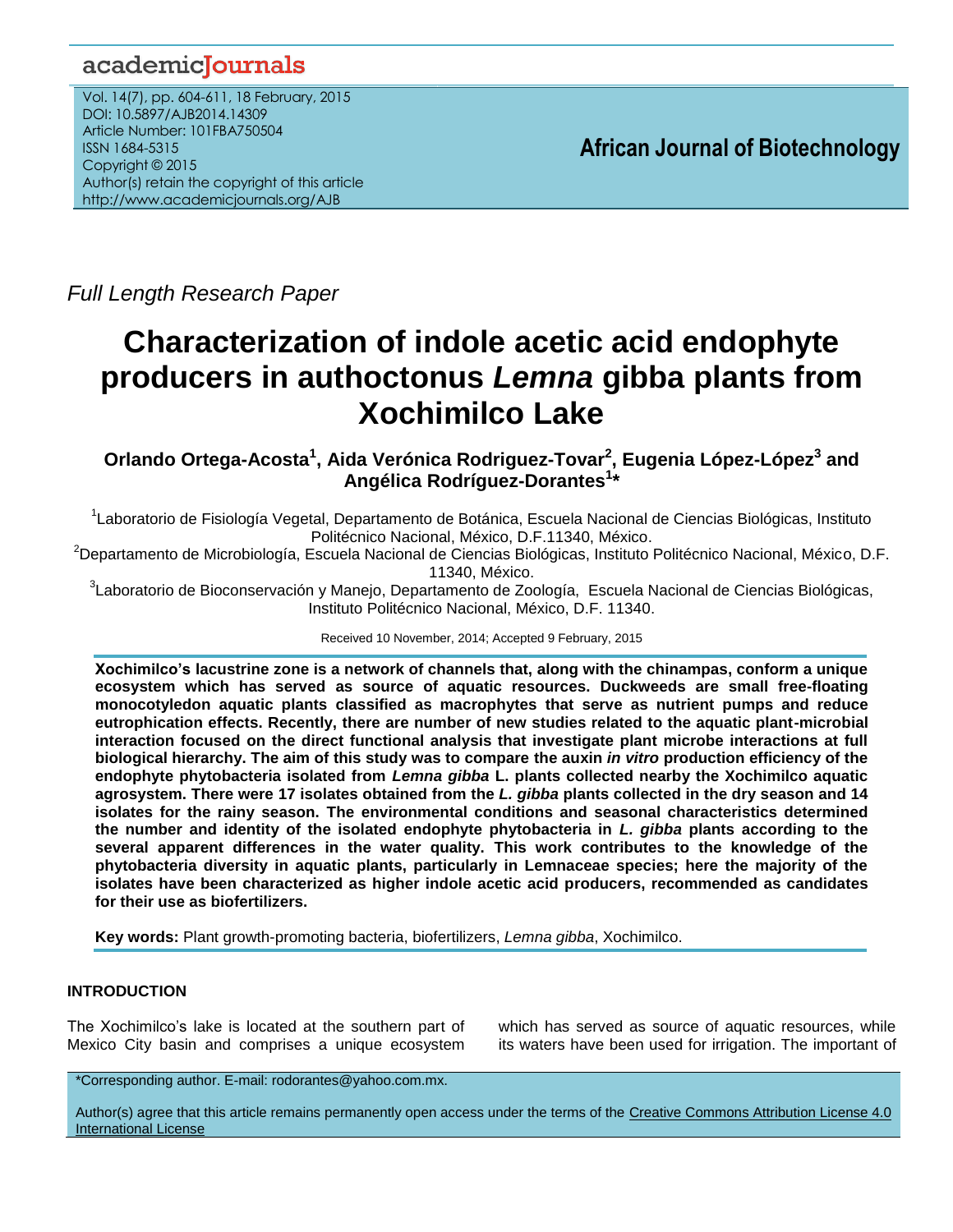field cultures are named chinampas, artificial islands made by interweaving twigs and branches of trees filled with sediment from the lake's bottom (Quiroz et al., 1982; Juárez-Figueroa et al., 2003). López-López et al. (2006) and Gagné et al. (2002) mention that this lake had been used as a water supply by humans since the beginning of 1900, but began being negative influenced by the municipal effluent that have been discharged into it from Mexico City waste waters.

Duckweeds are one of the main groups considered as small (1 to 15 cm) free-floating macrophytes abundant in the Xochimilco's lake; that serve as nutrient pumps, reducing the eutrophication effects and providing oxygen from their photosynthetic activity; these plants are often seen growing on still nutrient rich fresh and slightly brackish waters (Hasan and Chakrabarti, 2009). Recently, there are number of new studies related to the aquatic plant-microbial interaction, particularly regarding to the duckweeds *Spirodela polyrrhiza* (Rahman et al., 2007), *Lemna minor* (Hou et al., 2007; Uysal and Taner, 2009), and *L. gibba*; focusing on the direct functional analysis that investigate plant microbe interactions at full biological hierarchy, starting with the genomic, transcriptomic, and proteomic analysis of plant-associated bacteria (Farinati et al., 2009; Stout and Nüslein, 2010). There were reports of some studies of *Lemna* and its associated bacteria that included microscopic observations and enumeration of bacteria on plant surfaces as well as several culture-dependent studies (Landolt, 1986); examples of this kind of studies are the works of Stout and Nüsslein (2005) whose compared the bacterial communities associated with the roots of *L. minor* plants; Yamaga et al. (2010) reported the response of phenoldegrading bacteria in the rhizosphere of *Lemna aoukikusa* to understand their beneficial symbiotic interactions. Sharma et al. (2013) mention that certain compounds produced by bacteria promote plant growth and Rajkumar and Freitas (2008) suggested that indole-3-acetic acid (IAA) increase plant biomass, this effect is produced by some plant-beneficial bacteria due to their bacterial production of plant hor-mones such as indole-3 acetic acid (IAA), cytokinins and gibberellins (Idris et al., 2007). Yamaga et al. (2010) and Suzuki et al. (2014) reported the characterization of plant growth promoting bacteria associated with aquatic plants; the authors isolated the phytobacteria *Acinetobacter calcoaceticus* P23 isolated from *L. aoukikusa*, and reported that this bacteria is a plant growth promoting bacteria associated with *L. minor*, *S. polyrhiza*, and *Wolffia arrhiza*. Their works demonstrated that this strain promotes the growth of *L. aoukikusa* to a 2-fold increase in growth rate (Yamaga et al., 2010). The authors reported that the bacteria colonized the plant surfaces and increase the chlorophyll content of *L. minor* and suggest that this isolated P23 has the potential to be a good biofertilizer. Idris et al. (2004) reported the results of a miniaturized biotest that analyzes the phytostimulatory effects by the

isolated phytobacteria *Bacillus amyloliquefaciens*  FZB42 on clones of *L. minor*; the authors showed that this Gram positive bacteria was able to produce significant amounts of IAA and its production increase after the addition of Trp (Idris et al., 2007). Koga et al. (1991) reported that the stimulation of IAA synthesis by tryptophan was described previously for gram-negative plant associated bacteria and Patten and Glick (2002) also employed a mutant of the gram-negative plantbeneficial bacterium *Pseudomonas putida*, with low IAA production that were added to *L. minor* fronds showing that plant-growth-promoting effects decreased. These authors demonstrated a close correla-tion of plant growth promotion and auxin production like the response did by *B. amyloliquefaciens* FZB42. The aim of this study was to compare the auxin *in vitro* production efficiency of the endophyte phytobacteria isolated from *L. gibba* plants collected nearby the Xochimilco aquatic agrosystem.

#### **MATERIALS AND METHODS**

#### **Isolation and selection of endophyte phytobacteria from** *L. gibba* **plants**

Three distinguish zones were selected in the Lake of Xochimilco, interconnected by a system of water channels according to their land use and environmental conditions (Lopez-López et al., 2006), namely: A) Chinampa zone ("CH", an agricultural zone adjacent to the water channels), B) Tourist zone ("T", a located zone of markets and boat rides on trajineras in water channels) and C) Urban zone ("U", where domestic waters are discharged into the water channels). Plants of *L. gibba* L. were collected from each water channel zone in two seasons: dry season [May, 2013 (MA)] and rainy season [August, 2013 (AG), in each selected channel there were established three sites along them, taken in each site samples of *L. gibba* plants (100 g) with a phytoplankton net (60 cm x 25 μ). The samples were deposited in Ziploc bags and transported in cold (4°C) to the laboratory. The endophyte phytobacteria were isolated according to Yamaga et al. (2010) suggestions; 10 g of *L. gibba* plant biomass was collected. Plants were surface sterilized with 10% sodium hypochlorite for few seconds, rinsed several times with sterile distilled water and finally deposited in sterile mortar and pestle to homogenize them with 10 mL of sterile distilled water. The plants homogenate was transferred to sterile bottles containing 90 mL of sterile distilled water and the plant suspension from each sample were analyzed by appropriate dilutions (10<sup>-1</sup> and 10<sup>-2</sup>); 0.2 mL was taken from each sample and placed on plates containing Nutrient Agar (NA) medium. The plates were incubated at 28°C in the dark for 24 h and the endophyte phytobacteria were selected and isolated according to their different colony morphology and maintained and preserved on NA medium plates, for their conventional bacterial test. The phytobacteria isolates were identified by the determination of gene 16S rRNA sequences. Colony PCR was performed from live cell cultured on NA medium plates. Cells were harvested after 24 h and processed for DNA isolation using the Allers and Linchen procedure (2000). Using the purified genomic DNA, the molecular target gene 16S rRNA was amplified using universal primer set fD1 and rD1 designed by Weisburg et al. (1991). Aliquots of PCR reaction products were electrophoresed in 1% agarose gel and then stained with ethidium bromide. These PCR products were purified and sequenced by the Unidad de Biotecnología y Prototipos of FES-Iztacala (UNAM). The sequences were then compared to similar sequences in the databases using Basic Logical Alignment Search Tool analysis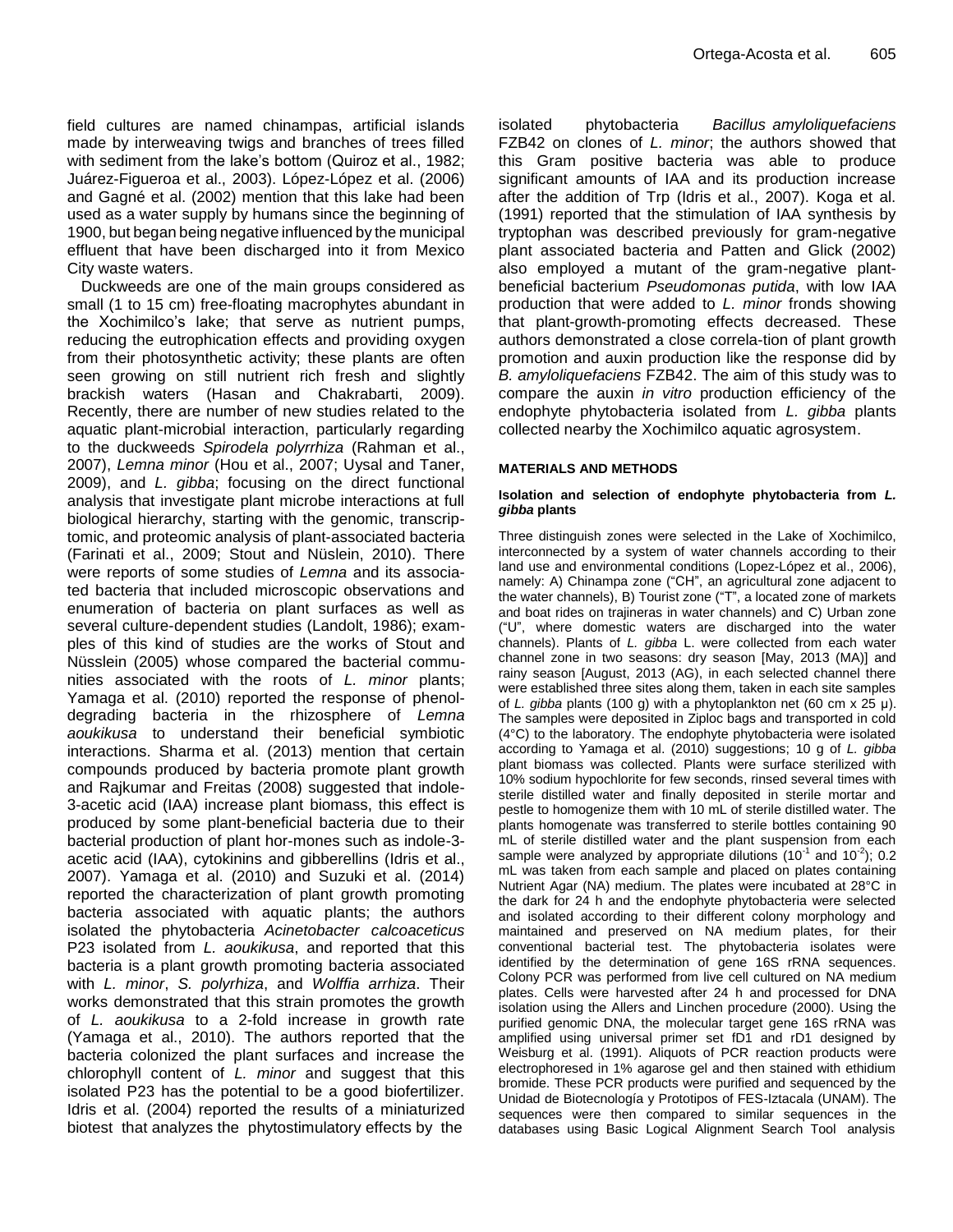(BLAST) at NCBI).

#### **Measurement of the IAA production by the endophyte phytobacteria of** *L. gibba*

The selected endophyte phytobacteria isolated from *L. gibba* plants were analyzed by their induction and efficiency of Indole Acetic Acid (IAA) production with the addition of the amino acid Tryptophan, according to the methods of Sheng and Xia (2006) and Zaidi et al. (2006), employing Salkowski reagent (Bric et al., 1991). Auxin production by the selected isolated strains was analyzed in the presence and absence of L-Tryptophan and determined by colorimetry (Melo et al., 2011). The assays were done taking 4.9 mL of sterile nutritive broth media, added to culture tubes (10 x 15 cm) without (control) and supplemented with L-Trp at final concentrations of 1, 2 and 5 mg/L. The culture tubes were inoculated with 0.2 mL of each rhizobacteria inoculum of 5  $\times$  10<sup>7</sup> cells/mL in sterile distilled water. The culture tubes were incubated at 28°C for 120 h. After the incubation, the cultures were centrifuged at 3,500 rpm,at 25°C for 45 min to discard the bacteria pellets and to recover the supernatant where the auxins were excreted; 2 mL of each supernatants were mixed with 2 mL of Salkowski's coloring reagent and the development of a pink color indicates IAA production and was quantified reading its absorbance at 535 nm and the concentration was estimated by a standard IAA curve. The assays were performed by triplicate.

#### **Statistical analysis**

Data were analysed by one-way ANOVA analysis of variance and the mean differences were compared applying a Tukey-Kramer post-test, using the statistics program Graph Pad Instat Ver. 3.10. A numerical comparative analysis of the IAA production with and without the addition of L-Trp of the phytobacteria isolated from each zone was done; a distance matrix built using the conventional standard distance coefficient and a phenogram was resolved using the unweighted pair group method of arithmetic averages (UPGMA) method, and finally a correlation coefficient of Pearson was obtained using the version 2.11T Numerical Taxonomy and Multivariate Analysis System (NTSyS-PC) software.

## **RESULTS AND DISCUSSION**

#### **Isolated endophyte phytobacteria from** *L. gibba* **plants**

Table 1 lists the isolated endophyte phytobacteria from *L. gibba* plants for each collected zone and season, and were identified based on its 16S rDNA sequence homology analysis. There were 17 isolates from the *L. gibba* plants collected in the dry season: six isolates from plants collected in urban zone, three isolates from plants collected in tourist zone and eight isolates from plants collected in chinampa zone.

For the rainy season, there were 14 isolates: nine isolates from plants collected in tourist zone, one isolate from plants collected in urban zone and four isolates from plants collected in chinampa zone. The environmental conditions and seasonal characteristics determined the number and identity of the isolated endophyte phytobacteria in *L. gibba* plants with several apparent differences in the water quality among the selected three zones. The environmental behavior as indicated by López-López et al. (2006), may be the result of a high nutrient enrichment in all three areas and the presence of microalgal blooms in the urban and tourist zones; the apparent differences in the studied zones also seems to be the result of the local wastewater inputs, run off and leached from the different zones of Lake Xochimilco studied which are a consequence of the land use and the level of man-made disturbance in adjacent land areas.

Another reason of the diversity and distribution of endophyte phytobacteria of *L. gibba* plants, could be the relative phosphate concen-trations in the channels of the selected zones; as Martínez-Cruz et al. (2006) mention, the dries months (April and May) presented high phosphate concentrations by the effect of water evaporation and in June to early November (rainy season), the phosphate content diminished due to the dilution of it by rain falls.

Richardson (1985) believed that emergent macrophytes were capable of higher phosphate absorption, due to rhizosphere activity and Martínez-Cruz et al. (2006) believe that chemical precipitation of reactive phosphate can also occur and thus prevent higher total phosphate removal. Martin and Gerald (1994) found that phosphorus absorption by plants occurs slowly and only for soluble phosphate compounds. Lalke-Porczyk and Donderski (2003) mention the number of epiphytic bacteria and heterotrophic epiphytic bacteria displayed a distinct seasonal variability; Niewolak (1974) and Olah (1974) explain the summer maximum of the number of bacteria on certain plants by citing the increased amount of organic substances secreted by the plants and the increase in the temperature of the water. On the other hand, the fall in the total number of bacteria observed in summer in macrophytes may be caused due to the excretion of antibacterial substances by plants or by algae inhabiting them, or due to the excessive exposure of plant surfaces to sunlight (Lalke-Porczyk and Donderski, 2003).

#### **Efficiency of IAA produced by the selected endophyte phytobacteria from** *L. gibba* **plants**

The results of the evaluation of IAA production by the isolates are presented in Figures 1 and 2. The isolated endophyte phytobacteria were screened for their ability to produce the auxin IAA, without and with different concentrations of tryptophan (0, 1, 2 and 5 mg/L) as inducer and precursor of it.

The IAA production of the isolates, considered as basal production without the addition of the amino acid was less in the endophyte phytobacteria of *L. gibba* plants collected in dry season (between 0.64 to 43.4 μg/mL), compared to the isolates from *L. gibba* plants collected in rainy season (between 24.45 to 53.98 μg/mL); apart from one of the isolates of *L. gibba*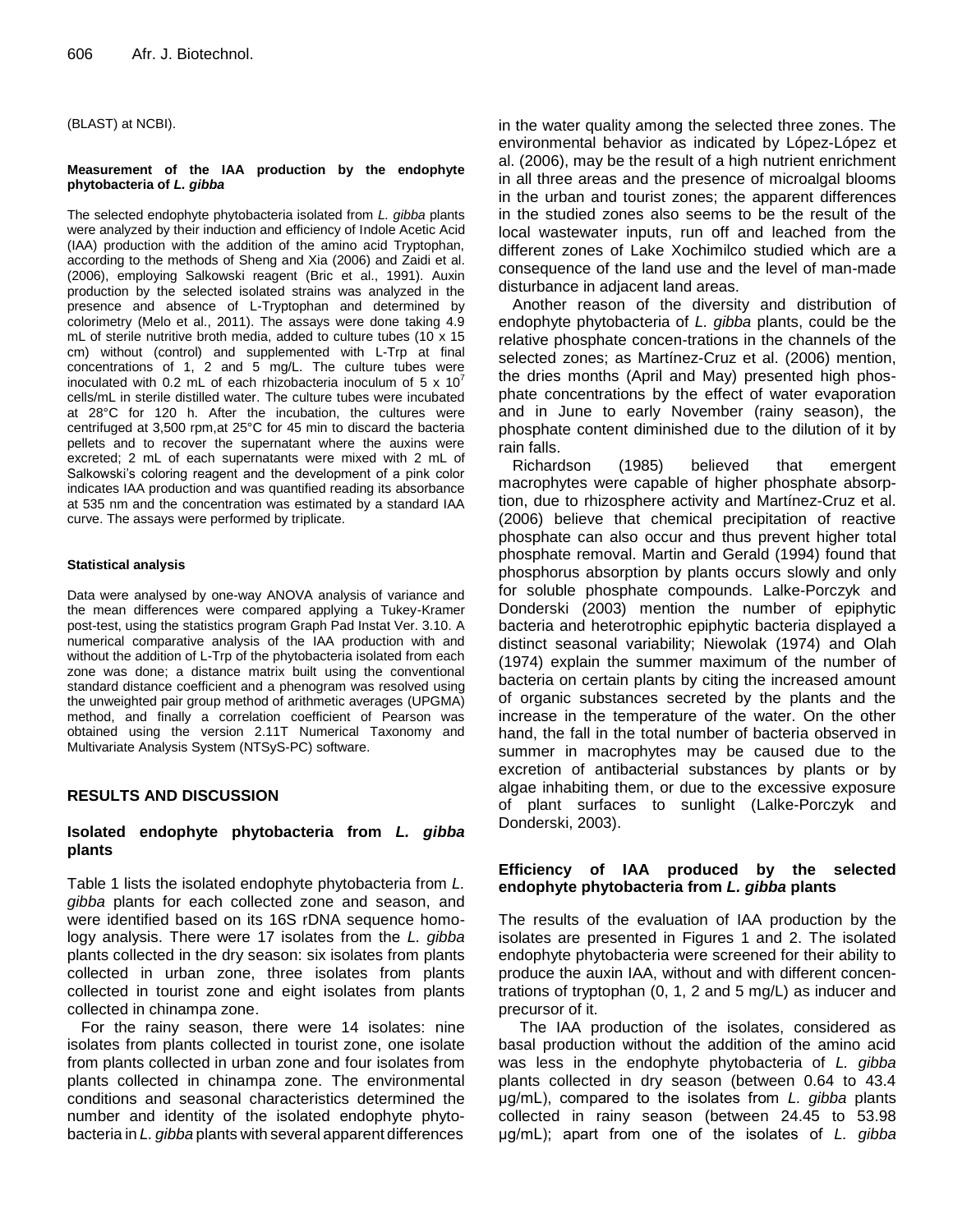| Dry Season                      |      |                |                 |            | <b>Rainy season</b>           |      |                |                 |                 |
|---------------------------------|------|----------------|-----------------|------------|-------------------------------|------|----------------|-----------------|-----------------|
| Identified endophyte            | Zone | Gram           | <b>Identity</b> | <b>IAA</b> | Identified endophyte          | Zone | Gram           | <b>Identity</b> | IAA             |
| phytobacteria                   |      | behavior       | $(\%)$          | producer   | phytobacteria                 |      | behavior       | (%)             | <b>Producer</b> |
| <b>Bacillus subtilis U-MA-1</b> | A    | Bacilli Gram + | 98              |            | Stenotrophomonas spp. TU-AG-1 | B    | Bacilli gram - | 100             | н               |
| Bacillus spp. U-MA-2            | Α    | Bacilli Gram + | 96              |            | Pseudomonas spp. TU-AG-3      | В    | Bacilli gram - | 100             | Н               |
| Bacillus spp. U-MA-3            | Α    | Bacilli Gram + | 97              | H          | Serratia spp. TU-AG-5         | B    | Bacilli gram - | 99              | н               |
| Bacillus pumilus U-MA-4         | A    | Bacilli Gram + | 96              | H          | Serratia spp. TU-AG-6         | в    | Bacilli gram - | 99              | н               |
| Bacillus stratosphericus U-MA-5 | A    | Bacilli Gram + | 96              | H          | Serratia spp. TU-AG-8         | B    | Bacilli gram - | 98              | н               |
| Bacillus stratosphericus U-MA-6 | A    | Bacilli Gram + | 96              | H          | Stenotrophomonas spp.TU-AG-9  | В    | Bacilli gram - | 97              | н               |
| Enterobacter spp. TU-MA-7       | B    | Cocci Gram +   | 96              | н          | Serratia spp.TU-AG-10         | в    | Bacilli gram - | 99              | н               |
| Paenibacillus spp. TU-MA-9      | в    | Bacilli Gram + | 9               |            | Serratia spp.TU-AG-11         | B    | Bacilli gram - | 100             | н               |
| Bacillus simplex TU-MA-10       | В    | Bacilli Gram - | 95              |            | Exiguobacterium spp.TU-AG-12  | В    | Bacilli gram - | 97              | Н               |
| Achromobacter spp. CH-MA-13     | С    | Bacilli Gram + | 95              |            | Stenotrophomonas spp. U-AG-17 | A    | Bacilli gram - | 100             | н               |
| Deinococcus spp. CH-MA-15       | C    | Bacilli Gram - | 92              |            | Serratia spp. CH-AG-19        | C    | Bacilli gram - | 85              | н               |
| Enterococcus faecium CH-MA-16   | C    | Bacilli Gram - | 95              |            | Serratia spp. CH-AG-20        | C    | Bacilli gram + | 97              | н               |
| Achromobacter spp. CH-MA-17     | С    | Bacilli Gram - | 97              | н          | Serratia spp. CH-AG-21        | C    | Bacilli gram - | 99              | Н               |
| Pseudomonas spp. CH-MA-19       | С    | Bacilli Gram - | 96              | H          | Serratia spp. CH-AG-22        | C    | Bacilli gram - | 95              | Η               |
| Bacillus pumilusCH-MA-21        | С    | Cocci Gram +   | 96              |            |                               |      |                |                 |                 |
| Rahnella aquatilis CH-MA-23     | C    | Bacilli Gram - | 95              | н          |                               |      |                |                 |                 |
| Enterobacter spp. CH-MA-24      | C    | Bacilli Gram - | 94              | н          |                               |      |                |                 |                 |

**Table 1.** Auxin production by the endophyte phytobacteria isolated from *Lemna gibba* plants collected from two seasons.

A, Urban zone; B) Tourist zone; C, Chinampa zone.

plants collected in dry season from the chinampa zone *Enterobacter* spp. CH-MA-24, with 76.84 μg/mL of IAA produced. In general, the increase of IAA production by the isolates as the concentration of Trp increased, was present only in three isolates of *L. gibba* plants collected in dry season and in six isolated plants collected in rainy season; again this response were more evident in the isolates from the plants collected from this season with an increase of IAA production in average from 40 to 55 μg/mL. According to the classification of Khalid et al. (2004) for the *in vitro* production of IAA by bacteria; categorized in three

principal groups: lower producers (L= 1 to 10 µg/mL IAA), medium producers (M= 11 to 20 µg/mL IAA) and higher producers (H= 21 to 30 µg/mL IAA), the isolated endophyte phytobacteria based on their IAA basal production could be classified as Table 1 show.

Figure 3, shows the phenogram with the associated groups according to the selection of the higher IAA producers without and with the addition of Trp; this figure two groups forming at first: Group I made only by *Enterobacter* spp. strain CH-MA-24 with the highest production of IAA and the rest of the phytobacteria comprise the

Group II: with Group IIa organized by the selected phytobacteria with a good IAA production with no distinction amongst their origin and season of collected *L. gibba* plants and the other endophyte phytobacteria forming Group IIb classified as relative medium and lower IAA producers. Among the principal genera identified, the endophyte phytobacteria isolated from the *L. gibba* plants collected in dry season, there were mainly eight isolates that belong to the *Bacillus* genera, six of them from plants collected in urban zone, one from the plants collected in tourist zone and one from the plants collected in chinampa zone and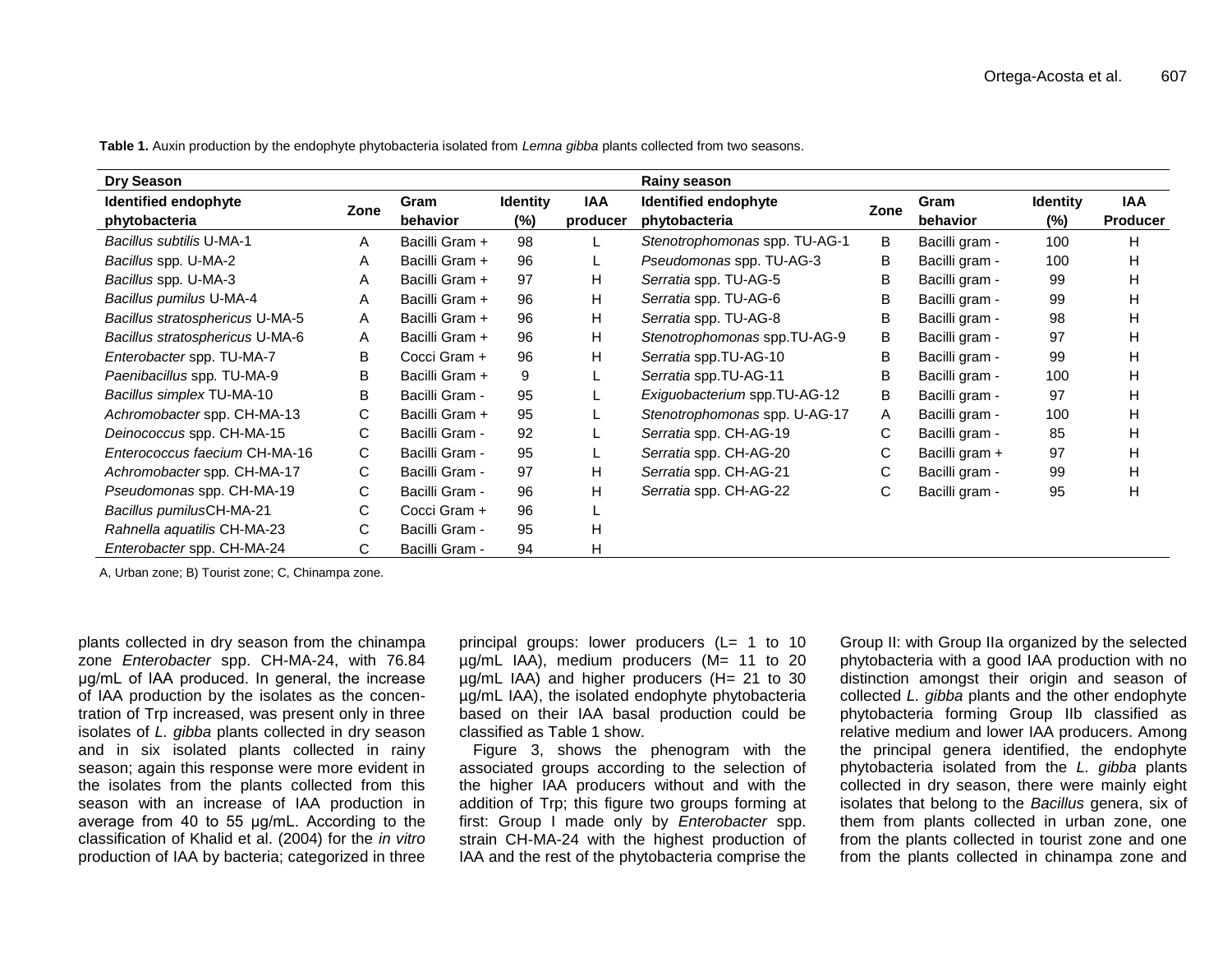

Figure 1. IAA production of the endophyte phytobacteria of *Lemma* gibba plants collected in rainy season, where, WTrp is without Tryptophan and Trp is concentration: 1, 2, 3 mg/L. Values are mean values + SD. from three replicates for IAA production. The different lower-case letters shows the significant difference between experiments (p<0.001).

diverse genera like: *Enterobacter, Achromobacter*, *Paenibacillus, Deinococcus, Enterococcus, Rahnella* and *Pseudomonas*. Nine of the fourteen identified endophyte phytobacteria isolated from the *L. gibba* plants collected in the rainy season, belong to the *Stenotrophomonas* genus and the rest of the isolates to the genus: *Exiguobacterium* 

and *Pseudomonas.* It is important to mention that all the isolates of *L. gibba* plants collected from the chinampa zone in the rainy season were *Serratia* bacteria with a diverse morphology. The isolated genera from *L. gibba* plants were new, compared with the findings by Stout et al. (2010) and Stout and Nüsslein (2005); these authors

reported members of the genera *Flavobacterium* isolated from Environmental Protection Agency (EPA) *L. minor* plants and the response of one plant growth promoting bacteria that plays a role in the elongation of root zones improving heavy metal phytoremediation.

Regarding the ecological context, this work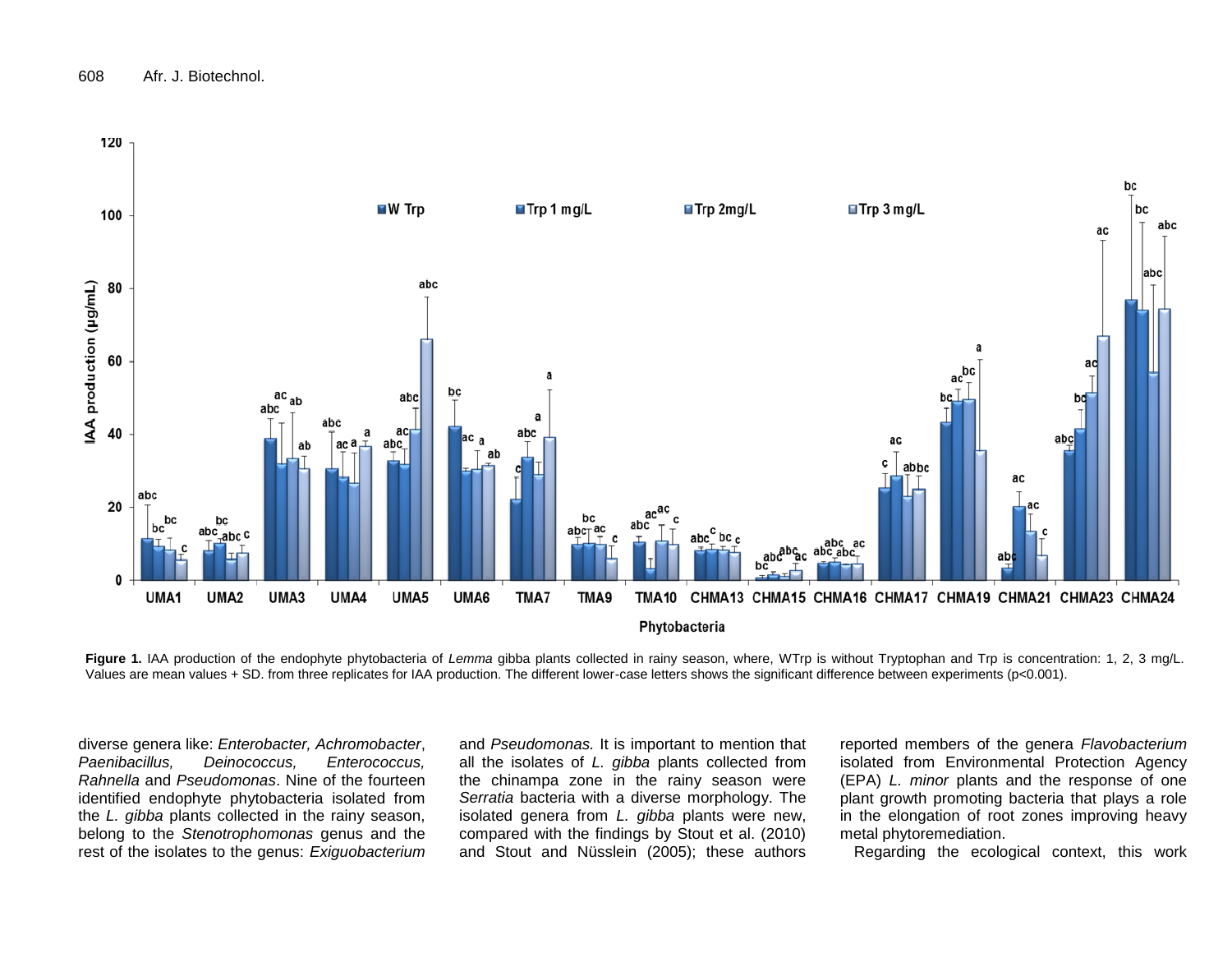

Figure 2. IAA production of the endophyte phytobacteria of *Lemma* gibba plants collected in rainy season, where, WTrp is without Tryptophan and Trp is concentration: 1, 2, 3 mg/L. Mean values + SD. from three replicates for IAA production. The different lower-case letters shows the significant difference between experiments (p<0.001).

agrees with the commentaries of Idris et al. (2004) regarding the nature of the IAA production obtained by the isolates identified in the plants of *L. gibba* collected in the channels of the Xochimilco Lake, because the IAA production was induced with the addition of Trp to the cultures. The authors' mention that, it is possible that the presence of tryptophan-like compounds liberated in plant exudates could stimulate the IAA synthesis in the plant growth promoting bacteria

that colonize the structures of plant surface. The authors particularly mention that they reisolated *B. amyloliquefaciens* directly from *L. minor* plants, indicating that this bacterium lives in the vicinity of the plant's surface and could uptake the excreted plant compounds. Kamilova et al. (2006) mention that one of these compounds may be the amino acid. Thus, they suggested that the production of IAA stimulated in *B. amyloliquefaciens* FZB42 by the presence of Trp leads a promotion of plant growth giving close relationship between it and *L. minor* plants.

#### **Conclusions**

This work contributes to the knowledge of the phytobacteria potential in aquatic plants, particularly in Lemnaceae species; here the majority of the isolates have been characterized as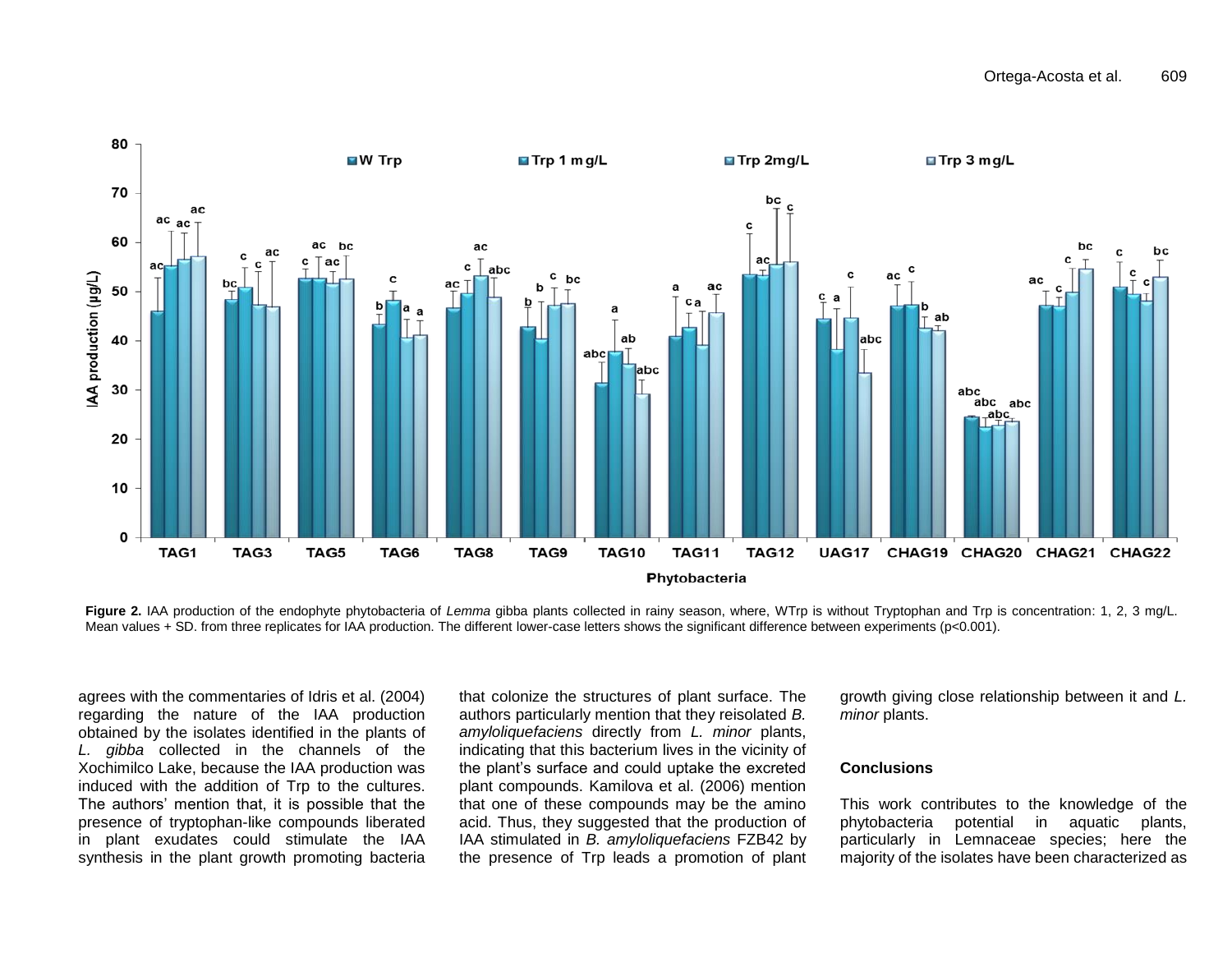

**Figure 3.** Phenogram of the isolated endophyte phytobacteria from *Lemma gibba* related to their IAA production (r=0.85).

higher IAA producers; recommended to candidates for their use as biofertilizers. The authors suggest further works with these isolates that involves plant-microbe systems as biossays to demonstrate the ecological role that these endophyte phytobacteria have in association with *L. gibba* plants, for the conservation of aquatic ecosystems.

## **Conflict of interests**

The authors did not declare any conflict of interest.

## **ACKNOWLEDGEMENTS**

The authors are grateful to the Research Projects: ISITDF/325/11 AREAS PRIORITARIAS-IPN and SIP-20131494 and SIP-20141314 of the Secretaría de Investigación y Posgrado del I.P.N., for providing the facilities to carry out this work and wish to thank the Comisión de Operaciones y Fomento de Actividades Académicas (COFAA-IPN), EDI (Estímulo al Desempeño de Investigadores-I.P.N.) and Sistema Nacional de Investigadores (SNI-CONACyT), the fellowships for its support throughout the development of this research work.

#### **REFERENCES**

- Allers T, Lichen M (2000). A method for preparing genomic DNA that restrains branch migration of Holiday junctions. Nuclei Acid Res. 28:26-36.
- Bric JM, Bostock RM, Silversone SE (1991). Rapid in situ assay for indole acetic acid production by bacteria immobilization on a nitrocellulose membrane. Appl. Environ. Microbiol. 57:535-538.
- Farinati S, DalCorso G, Bona E, Corbella M, Lampis S, Cecconi D, Polati R, Berta G, Vallini G, Furini A (2009). Proteomic analysis of *Arabidopsis halleri* shoots in response to the heavy metals cadmium and zinc and rhizosphere microorganisms. Proteomics 9:4837-4850.
- Gagné F, Blaise C, Aoyama LR, Gagnon C, Couillard Y, Campbell P, Salazar M (2002). Biomarker study of a municipal effluent dispersion plume in two species of freshwater mussels. Environ. Toxicol. 17: 149-159.
- Hasan MR, Chakrabarti R (2009). Use of algae and aquatic macrophytes as feed in small-scale aquaculture: a review. FAO Fisheries and Aquaculture Technical Paper. No. 531. Rome, FAO. 2009. 123p.
- Hou W, Chen X, Song G, Wang Q, Chi-Chang C (2007). Effects of copper and cadmium on heavy metal polluted waterbody restoration by duckweed (*Lemna minor*). Plant Physiol. Biochem. 45:62-69.
- Idris EES, Bochow H, Ross H, Borriss R (2004). Use of *Bacillus subtilis* as biocontrol agent. VI. Phytohormone like action of culture filtrates prepared from plant growth-promoting *Bacillus amyloliquefaciens* FZB24, FZB42, FZB45 and *Bacillus subtilis* FZB37. J. Plant Dis. Prot. 111: 583-597.
- Idris EES, Iglesias DJ, Talon M, Borriss R (2007). Tryptophandependent production of indole-3-acetic Acid (IAA) affects level of plant growth promotion by *Bacillus amyloliquefaciens* FZB42. Mol. Plant Microbe Interact. 20:619-626.
- Juárez-Figueroa LA, Silva-Sánchez J, Uribe-Salas FJ, Cifuentes-García E (2003). Microbiological indicators of water quality in the Xochimilco